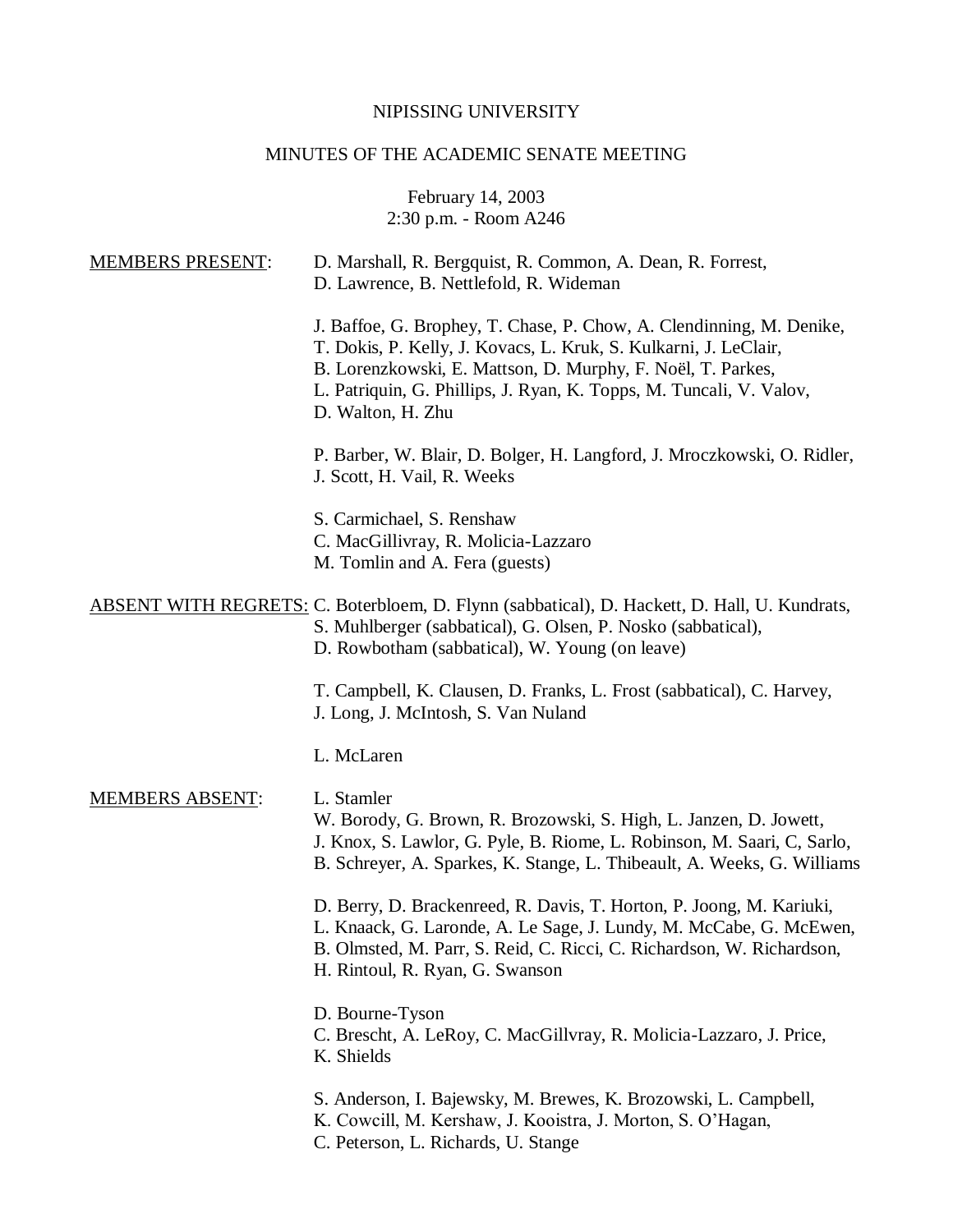| MOTION #1:        | Moved by H. Langford, seconded by R. Weeks that the minutes of the<br>regular meeting of the Academic Senate dated December 6, 2002 be<br>adopted.<br><b>CARRIED</b> |
|-------------------|----------------------------------------------------------------------------------------------------------------------------------------------------------------------|
| <b>MOTION #2:</b> | Moved by K. Topps, seconded by O. Ridler that the minutes of the<br>special meeting of the Academic Senate dated January 17, 2003 be<br>adopted.<br><b>CARRIED</b>   |

#### ANNOUNCEMENTS

The President advised senators that the former Awards Ceremony had been changed to a luncheon format allowing donors and recipients to meet one another. The "new" awards luncheon was held on January 10 and proved to be very successful. Senator Marshall reported on the student loan default rates, comparing Nipissing's percentages with other universities in the province. He stated that he had met recently with Al McDonald to discuss Nipissing's SuperBuild proposal, the grant inequity issue and growth in applications and enrolment. The President announced that a special meeting of the Board of Governors had been held to approve the appointment of Prof. Robert Hawkins to the position of Vice-President Academic and Research. Senator Marshall made specific reference to the excellent, short-listed candidates and he expressed his appreciation to members of the Selection Committee for their efforts during the search process. The President announced that nominations are being solicited to fill the vacant position on the Board of Governors. Candidates are being sought particularly in the fields of education, law, and arts and culture.

Senator Forrest reported on highlights of the OCAV meeting held in Toronto. He spoke briefly about a proposal for new, start-up faculty grants. He emphasized that the Deans and Vice Presidents are investigating how to address the need for research performance indicators. A review of three and four year degrees is a topic of current interest. Senator Forrest cited York University's website on academic integrity as a good example. The Academic Planning Committee met this week and will be making a recommendation to discontinue some programs. He announced the names of the two external reviewers who will conduct a review of the Psychology department on March 27 and 28. It was reported that the University Research Council had met on February 14 and decided that start-up grants for new faculty would be limited to \$3000. In reference to the Bachelor of Science in Nursing collaborative program with Canadore, Senator Forrest stressed that it was important that Nursing faculty be seen as being involved in research since this may be used as a criterion for accreditation.

Senator Dean reported that multiple searches are currently underway in various disciplines in Arts and Science. Senator Common stated that the searches within the Faculty of Education are nearly completed and recommendations will be brought to the March Senate meeting.

Mark Tomlin thanked senators for contributing to the student food drive; he announced several new ventures being undertaken for ongoing food drive campaigns, through athletics, the North Bay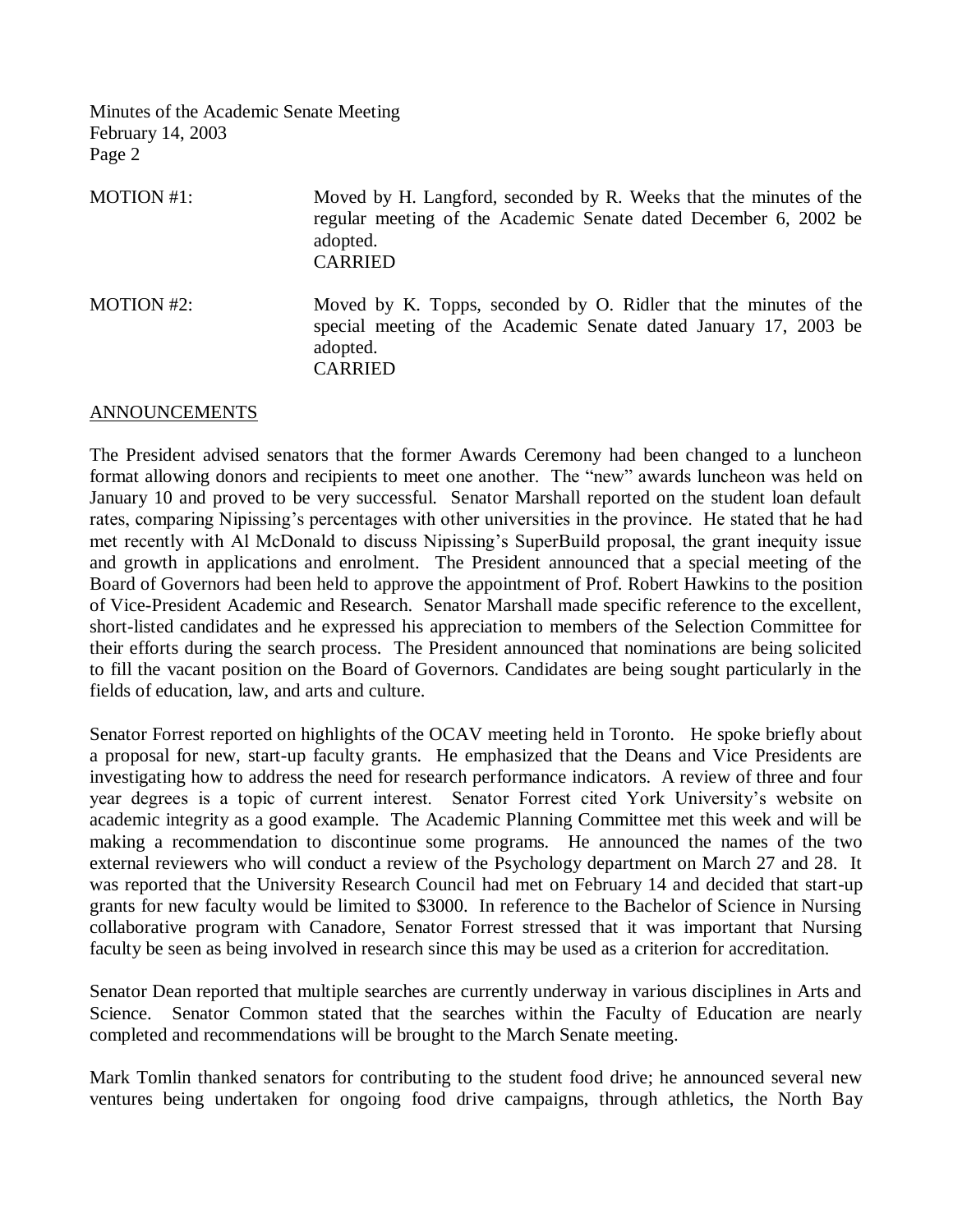Skyhawks hockey game, money from movie nights etc. He reported that Blue Sky and Nipissing University had each made \$200 donations. The NUSU elections will be held March 10 & 11 and the new executive will take office on May  $1<sup>st</sup>$ .

Senator Lawrence explained the three reports distributed to senators and noted their similarity to the information shared at the Town Hall meeting. The number of applications in the province has doubled since 1996-1997.

### Executive Committee

MOTION #3: Moved by D. Marshall, seconded by L. Kruk that the Report of the Senate Executive Committee dated February 4, 2003 be received. CARRIED

### University Curriculum Committee

| <b>MOTION #4:</b> | Moved by A. Dean, seconded by M. Denike that the Report of the<br>University Curriculum Committee dated January 30, 2003 be received.<br><b>CARRIED</b>                                                                                                                                                                                                                                                                                   |
|-------------------|-------------------------------------------------------------------------------------------------------------------------------------------------------------------------------------------------------------------------------------------------------------------------------------------------------------------------------------------------------------------------------------------------------------------------------------------|
| <b>MOTION #5:</b> | Moved by A. Dean, seconded by B. Lorenzkowski that the Senate<br>document entitled "Senate Academic Regulations and Policies,<br>September 2002" be amended to add the following course to the Senate<br>approved list of option courses in the Bachelor of Education program:<br>EDUC 4706 Kindergarten: Curriculum, Theory and Practice<br><b>CARRIED</b>                                                                               |
| <b>MOTION #6:</b> | Moved by A. Dean, seconded by L. Kruk that the Senate document<br>entitled "Senate Academic Regulations and Policies, September 2002"<br>be amended to remove the anti-requisites listed for the new Genre<br>courses (ENGL 3486, 3487, 3496 and 3497).<br><b>CARRIED</b>                                                                                                                                                                 |
| MOTION #7:        | Moved by A. Dean, seconded by L. Kruk that the Senate document<br>entitled "Senate Academic Regulations and Policies, September 2002"<br>be amended to add that only honours students in their 4th year of English<br>Studies be permitted to enroll in the 4th year courses required for the<br>Honours degree: Honours Seminars I-IV (ENGL 4686/7, ENGL 4786/7)<br>and Studies in Literary Theory and Criticism I-IV (ENGL 4606/7, ENGL |

4616/7), and History and Theory of Literary Criticism (ENGL 4605). CARRIED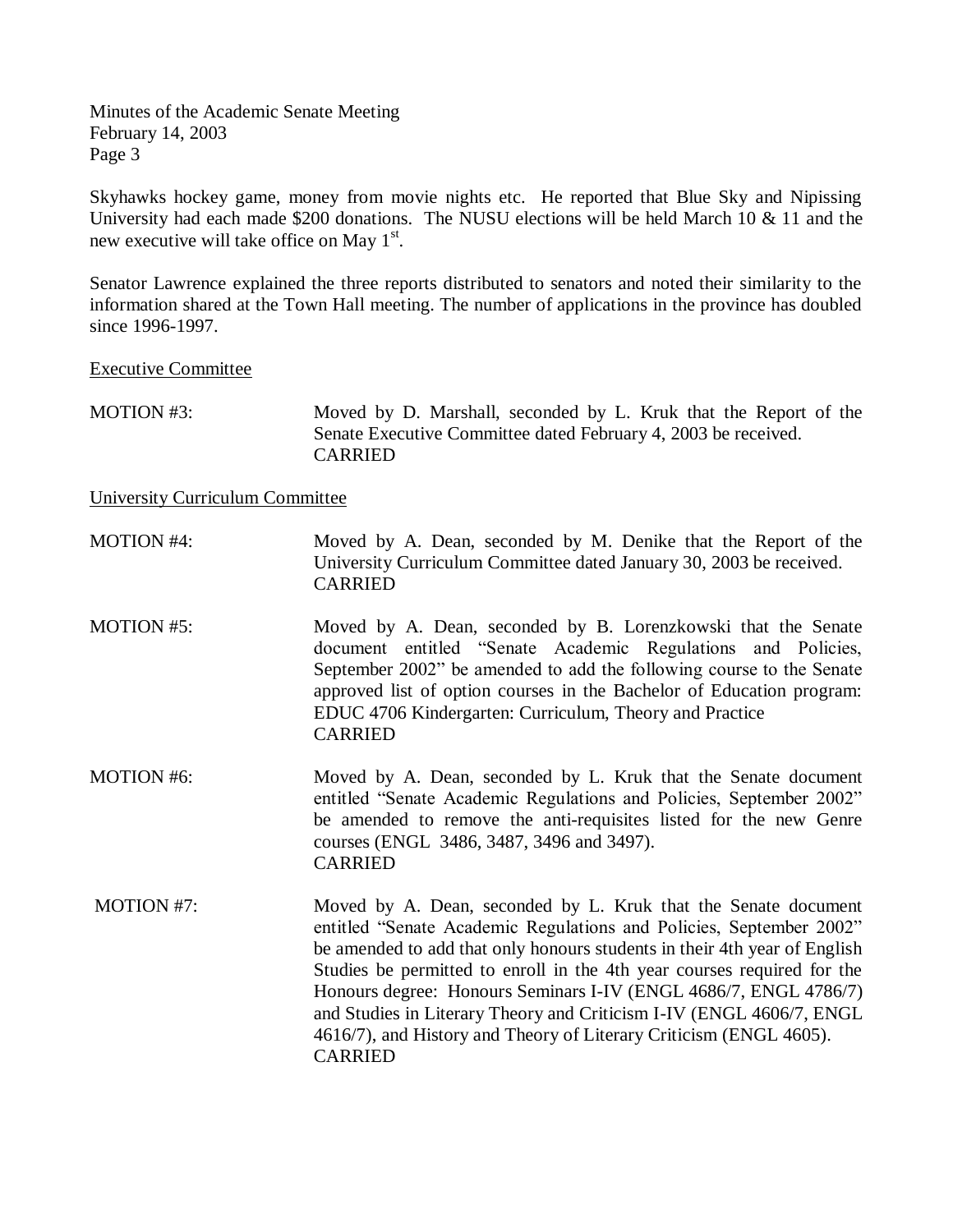| <b>MOTION #8:</b> | Moved by A. Dean, seconded by M. Denike that the Senate document<br>entitled "Senate Academic Regulations and Policies, September 2002"<br>be amended such that depending on the topic of the Honours Seminar in<br>English Studies, students may credit the seminar toward a Group 1, 2, or<br>3 requirement as approved by the Department of English Studies.<br><b>CARRIED</b>                                                                                                                                                                                                                             |
|-------------------|---------------------------------------------------------------------------------------------------------------------------------------------------------------------------------------------------------------------------------------------------------------------------------------------------------------------------------------------------------------------------------------------------------------------------------------------------------------------------------------------------------------------------------------------------------------------------------------------------------------|
| <b>MOTION #9:</b> | Moved by A. Dean, seconded by L. Kruk that the Senate document<br>entitled "Senate Academic Regulations and Policies, September 2002"<br>be amended to remove the restriction of a maximum of 12 credits of<br>introductory history.<br><b>CARRIED</b>                                                                                                                                                                                                                                                                                                                                                        |
| MOTION #10:       | Moved by A. Dean, seconded by F. Noël that 2the Senate document<br>entitled "Senate Academic Regulations and Policies, September 2002"<br>be amended that for students in a BA3 (HIST) program, HIST 3925 may<br>satisfy either a Group 1 or a Group 2 requirement.<br><b>CARRIED</b>                                                                                                                                                                                                                                                                                                                         |
| MOTION #11:       | Moved by A. Dean, seconded by L. Kruk that the Senate document<br>entitled "Senate Academic Regulations and Policies, September 2002"<br>be amended that in all degree programs, BA(3-Year General),<br>BA(Honours), BBA, BSc(3-Year General), BSc(Honours), and second<br>degree programs, the reference to the minimum 60% grade requirement<br>in the introductory level courses be made to read:<br>"successfully complete the first year introductory level course(s) for the<br>$major(s)$ after no more than two attempts, and where specified, with a<br>minimum grade of $60\%$ ".<br><b>CARRIED</b> |
| MOTION #12:       | Moved by A. Dean, seconded by P. Chow that the Senate document<br>entitled "Senate Academic Regulations and Policies, September 2002"<br>be amended to add the following courses to the Senate approved list of<br>courses:<br>PSYC 2506 Health Psychology<br>PSYC 2806 Sports Psychology<br><b>CARRIED</b>                                                                                                                                                                                                                                                                                                   |
| MOTION #13:       | Moved by A. Dean, seconded by P. Barber that the Senate document<br>entitled "Senate Academic Regulations and Policies, September 2002"<br>be amended to revise the pre-requisites/co-requisites for the Nursing<br>courses as outlined in the 30 January 2003 UCC Minutes.<br><b>CARRIED</b>                                                                                                                                                                                                                                                                                                                 |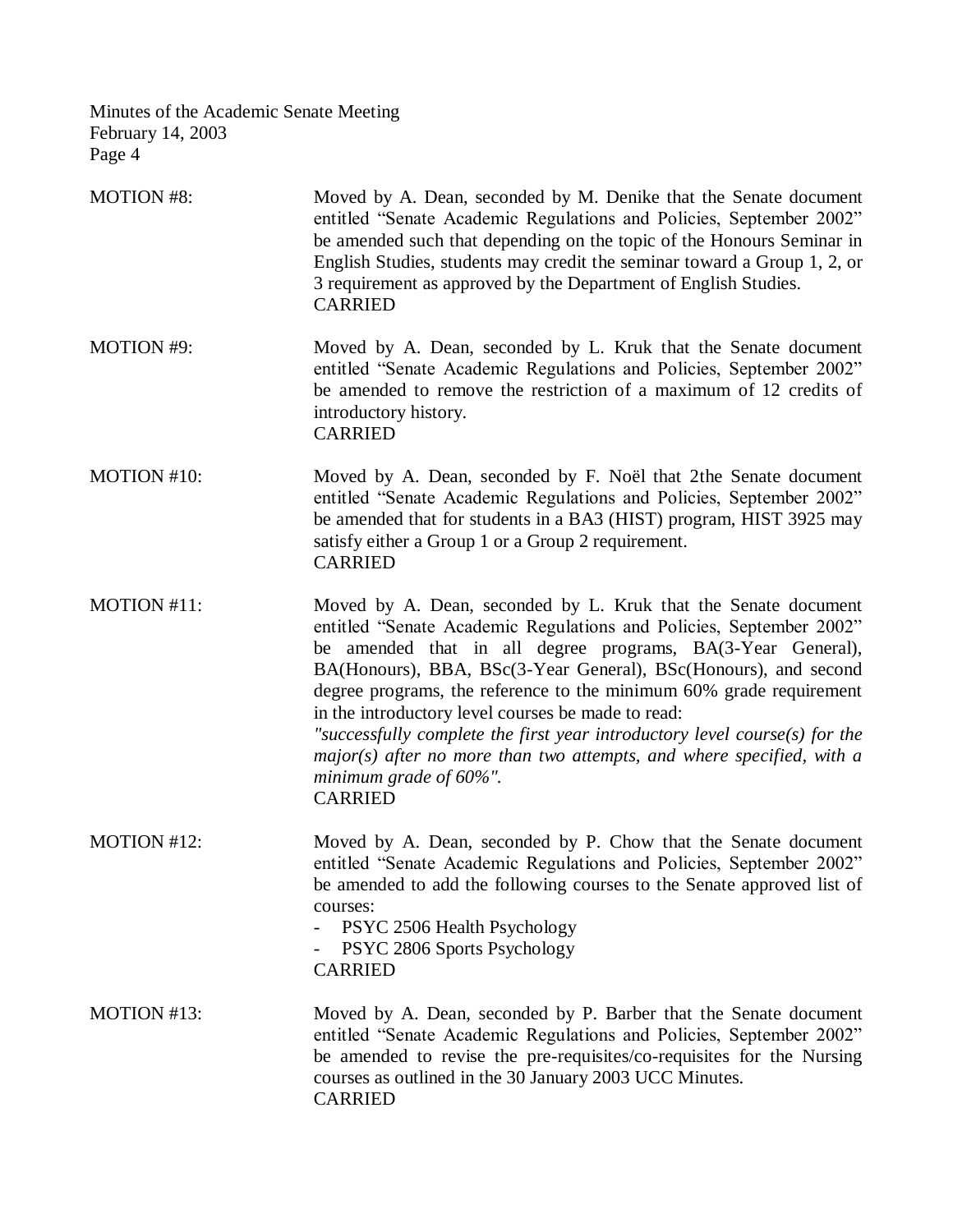| MOTION #14: | Moved by A. Dean, seconded by P. Barber that the Senate document<br>entitled "Senate Academic Regulations and Policies, September 2002"<br>be amended to include the addition of a policy which states that any<br>student who is unsatisfactory in a clinical course must successfully<br>repeat that clinical course before taking any other clinical course.<br><b>CARRIED</b> |
|-------------|-----------------------------------------------------------------------------------------------------------------------------------------------------------------------------------------------------------------------------------------------------------------------------------------------------------------------------------------------------------------------------------|
| MOTION #15: | Moved by A. Dean, seconded by E. Mattson that Senate approve, as one<br>omnibus motion, Motions #13-22 of the Curriculum Committee Report<br>dated January 30, 2003.<br><b>CARRIED</b>                                                                                                                                                                                            |
|             | Motion #13: That the Senate document entitled "Senate Academic<br>Regulations and Policies, September 2002" be amended to delete the<br>following courses from the approved list of courses:                                                                                                                                                                                      |
|             | GEOG2405E (A Geography of Canada)<br>GEOG2705E (Russia, the Eurasian Republics and Eastern<br>Europe)<br>GEOG3605E (A Regional Geography of the European<br><b>Common Market Countries)</b><br>GEOG4037E (Remote Sensing of the Environment)<br>GEOG4217E (International Environmental Standards for<br>Use by Industry)                                                          |
|             | Motion #14: That the Senate document entitled "Senate Academic<br>Regulations and Policies, September 2002" be amended to bank the<br>following courses:                                                                                                                                                                                                                          |
|             | GEOG2505E (A Geography of the United States)<br>GEOG3495E (Northern Development)<br>GEOG3646E (The Arab World)<br>GEOG3647E (Regional Geography of South Asia)<br>GEOG3825E (Geography of Developing Countries)<br>GEOG4816E (Urban Land Use Planning Theory)                                                                                                                     |
|             | That the Senate document entitled "Senate Academic<br>Motion $#15$ :<br>Regulations and Policies, September 2002" be amended to reinstate the<br>following courses from the list of archived courses:                                                                                                                                                                             |
|             | GEOG2027E (Advanced Quantitative Methods in Geography)<br>GEOG4227E (The Social and Cultural Geography of the City)                                                                                                                                                                                                                                                               |
|             |                                                                                                                                                                                                                                                                                                                                                                                   |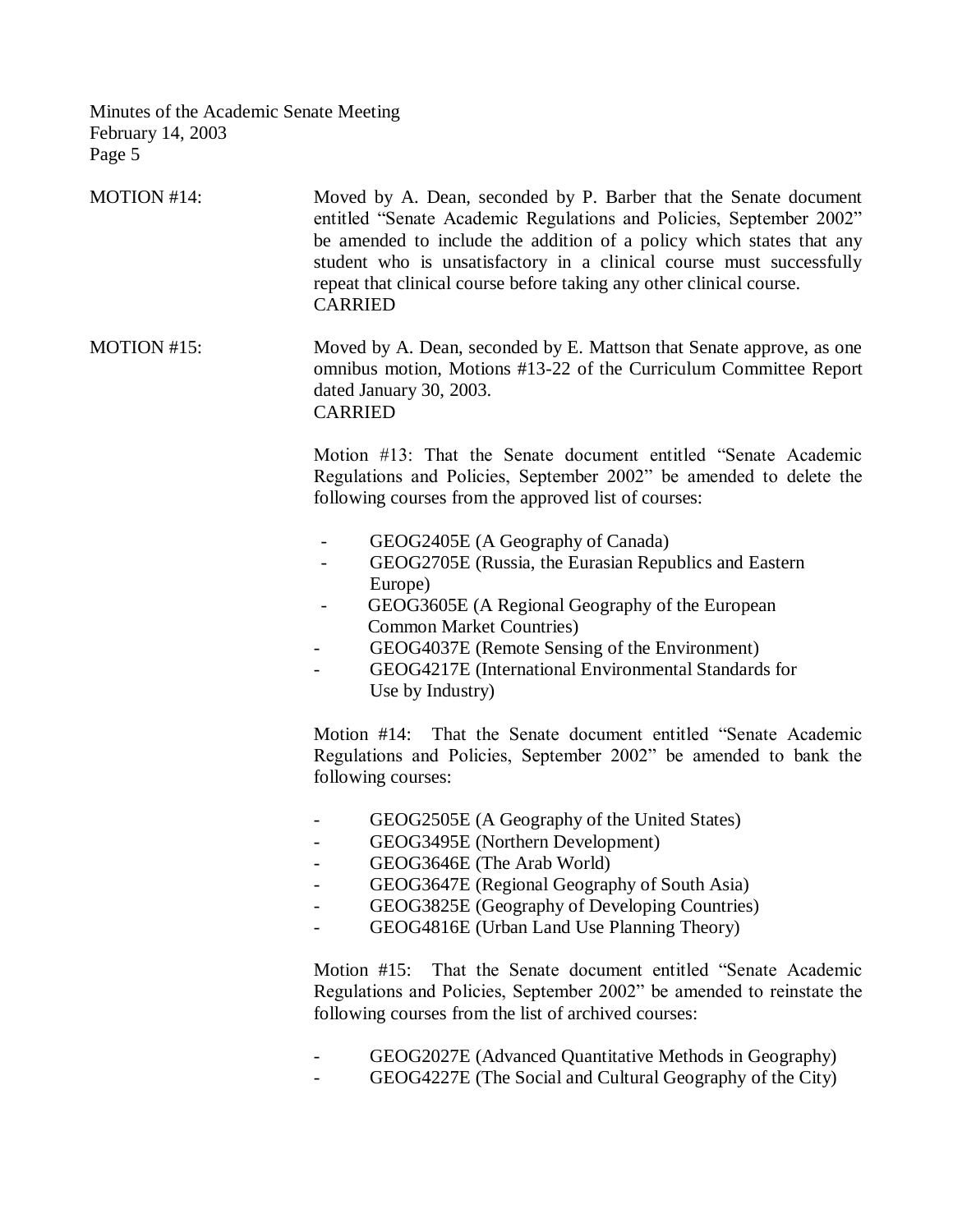> Motion #16: That the Senate document entitled "Senate Academic Regulations and Policies, September 2002" be amended to include modifications to be made to the following courses as outlined in the 30 January 2003 UCC Agenda:

- GEOG2016E (Field and Laboratory Techniques)
- GEOG3115E (Biogeography)
- GEOG 4127E (Lake & Wetland Environments)

Motion #17: That the Senate document entitled "Senate Academic Regulations and Policies, September 2002" be amended to add the following courses to the Senate approved list of courses:

- GEOG 2406E (A Geography of Canada)
- GEOG 2407E (Selected Regions of North America)
- GEOG 2706E (A Geography of Russia and the Eurasian Republics)
- GEOG 2707E (A Geography of Eastern Europe)
- GEOG 3066E (Remote Sensing of the Environment)
- GEOG 3236E (Geography of Environment and Health)
- GEOG 3606E (A Geography of Western Europe)
- GEOG 3607E (Selected Regions of Western Europe)
- GEOG 3826E (A Geography of Latin America)
- GEOG 4066E (Topics in Remote Sensing Applications)

Motion #18: That the Senate document entitled "Senate Academic Regulations and Policies, September 2002" be amended to include the modifications as outlined in the 30 January 2003 UCC Minutes be made to the Geography and Environmental Geography degree programs, including:

- 1) the addition of the introductory quantitative methods course to the list of required courses for the honours degree
- 2) a reduction in the number of credits in regional geography required for degree completion
- 3) the modification of courses listed in each section of the described degree requirements, in order to reflect the requested changes to the course offerings

Motion #19: That the Senate document entitled "Senate Academic Regulations and Policies, September 2002" be amended to include changes be made to the requirements for the Environmental Science and Physical Geography (ESPG) degree as outlined in the 30 January 2003 UCC Minutes.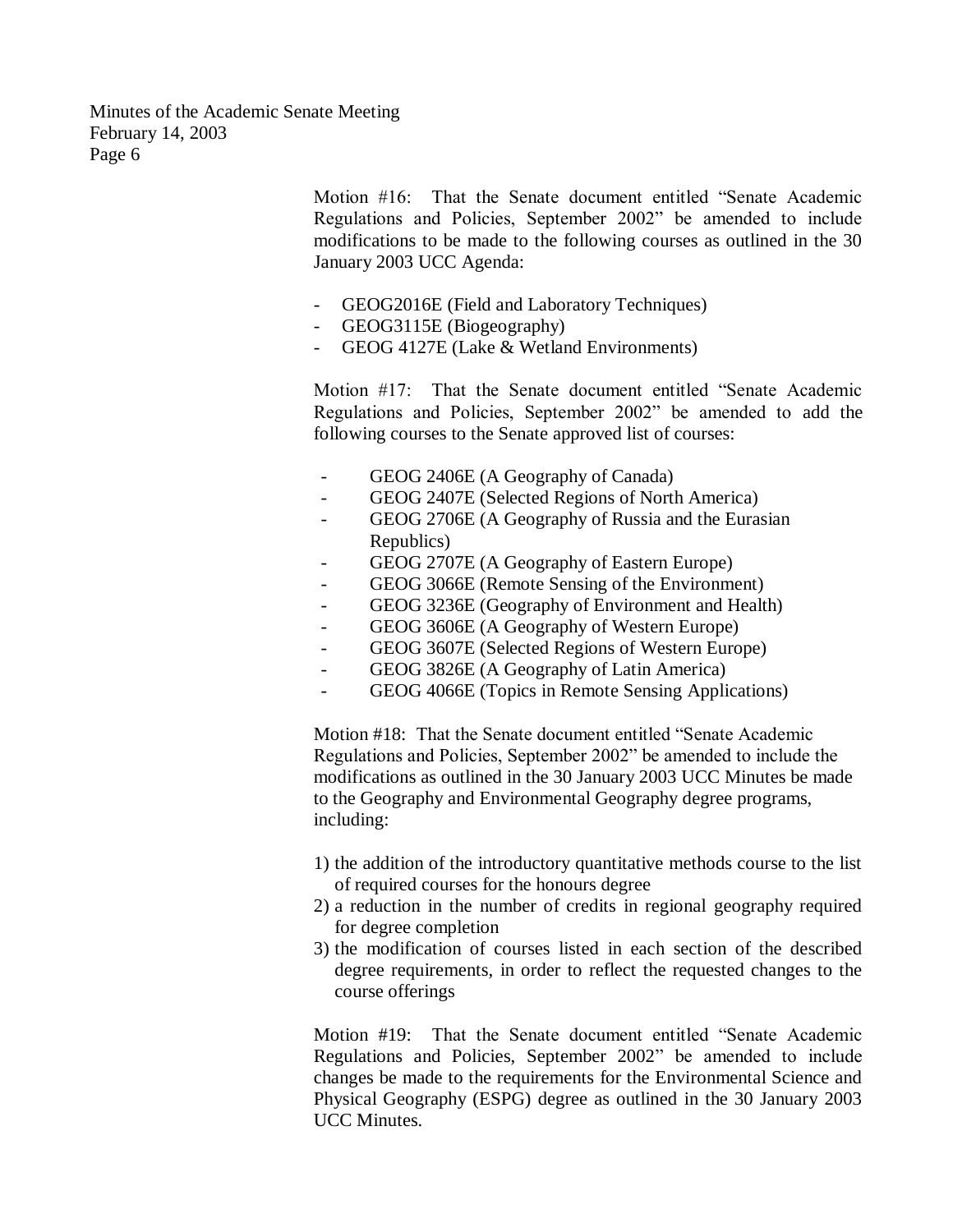|             | Motion #20: That the Senate document entitled, "Senate Academic<br>Regulations and Policies, September 2002" be amended to include that<br>two of the current degree programs – Geography of International<br>Development (GOID) and Geography of Community Economic<br>Development (GCED) – be consolidated into a single degree program –<br>Geography of Regional Planning and International Development<br>(GRID).     |
|-------------|----------------------------------------------------------------------------------------------------------------------------------------------------------------------------------------------------------------------------------------------------------------------------------------------------------------------------------------------------------------------------------------------------------------------------|
|             | Motion #21: That the Senate document entitled "Senate Academic<br>Regulations and Policies, September 2002" be amended to include that<br>two existing degree programs – Geography of International Development<br>(GOID) and Geography of Community Economic Development (GCED)<br>be removed from the University Calendar, and replaced with the<br>consolidated program as outlined in the 30 January 2003 UCC Minutes. |
|             | Motion #22: That the Senate document entitled "Senate Academic<br>Regulations and Policies, September 2002" be amended to change the<br>Geography Minor from 30 to 24 credits.                                                                                                                                                                                                                                             |
| MOTION #16: | Moved by A. Dean, seconded by J. Kovacs that the Senate document<br>entitled "Senate Academic Regulations and Policies, September 2002"<br>be amended to add a Certificate in Geomatics.<br><b>CARRIED</b>                                                                                                                                                                                                                 |
| MOTION #17: | Moved by A. Dean, seconded by L. Kruk that the Senate document<br>entitled "Senate Academic Regulations and Policies, September 2002"<br>be amended to add the following courses to the Senate approved list of<br>courses:                                                                                                                                                                                                |
|             | BIOL 3557E (Genetics and Society; Our Genes; Our Choices)<br>$\overline{\phantom{a}}$<br>BIOL 4557E (Developmental and Behavioral Genetics)<br>BIOL 4997E (Freshwater Biology Field Camp)<br><b>CARRIED</b>                                                                                                                                                                                                                |
| MOTION #18: | Moved by A. Dean, seconded by L. Kruk that the Senate document<br>entitled "Senate Academic Regulations and Policies, September 2002"<br>be amended to modify the following course as outlined in the 30 January<br>2003 UCC Minutes:                                                                                                                                                                                      |
|             | BIOL 2706E (Human Anatomy and Physiology I)<br><b>CARRIED</b>                                                                                                                                                                                                                                                                                                                                                              |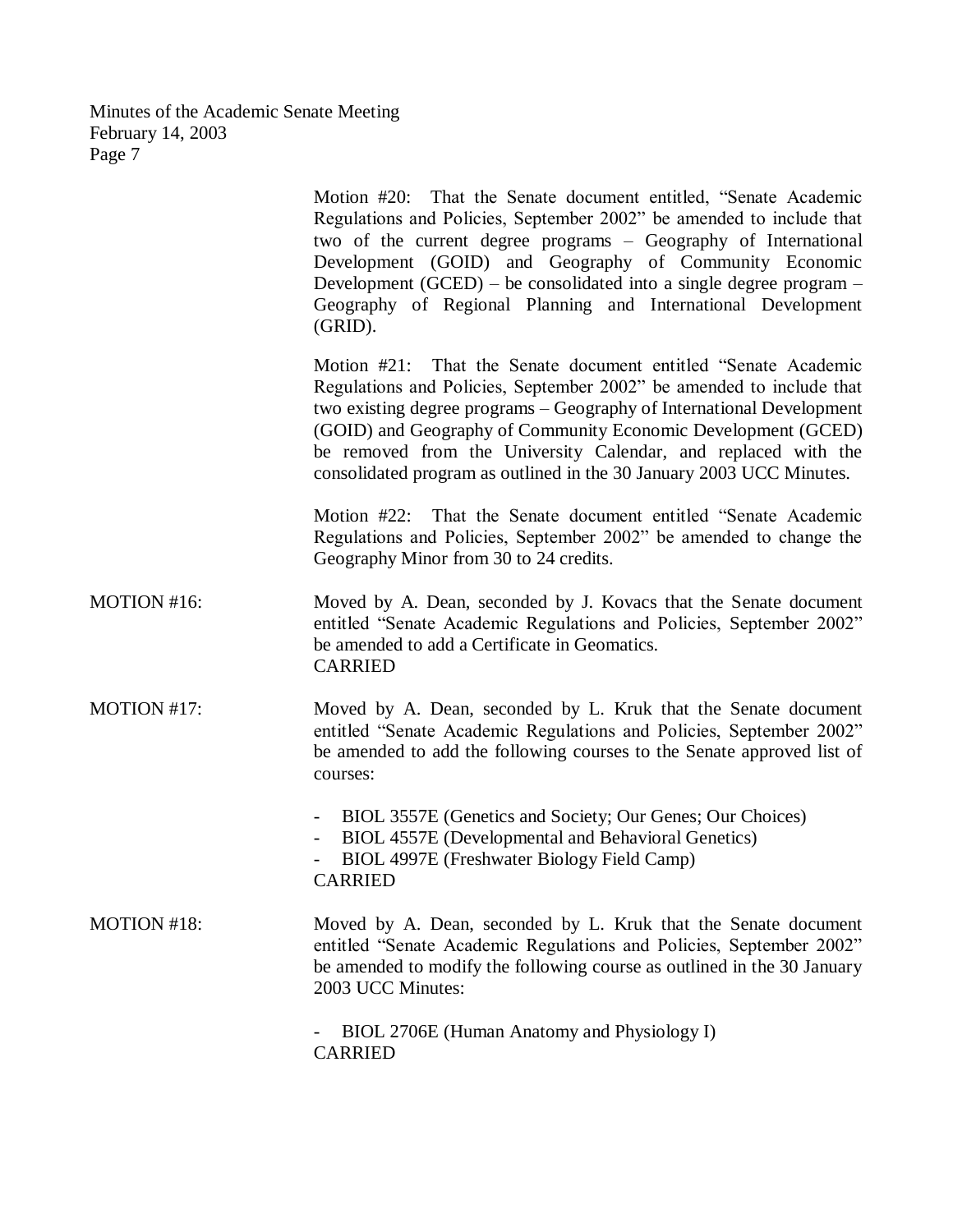| MOTION #19:  | Moved by A. Dean, seconded by P. Barber that the Senate document<br>entitled "Senate Academic Regulations and Policies, September 2002"<br>be amended to add the following courses to the Senate approved list of<br>courses:                                                                                                                                                                                                                                                                                                                                                                                                                                                                                                                       |  |  |
|--------------|-----------------------------------------------------------------------------------------------------------------------------------------------------------------------------------------------------------------------------------------------------------------------------------------------------------------------------------------------------------------------------------------------------------------------------------------------------------------------------------------------------------------------------------------------------------------------------------------------------------------------------------------------------------------------------------------------------------------------------------------------------|--|--|
|              | - FREN 1006 Pre-Introductory French<br>- FREN 1106 Introductory French I<br>- FREN 1107 Introductory French II<br>- FREN 2006 Français Intermédiaire I<br>- FREN 2007 Français Intermédiaire II<br>- FREN 2106 Histoire générale des littératures et des cultures<br>d'expression française I<br>- FREN 2107 Histoire générale des littératures et des cultures<br>d'expression française II<br>- FREN 2207 Littérature française pour la jeunesse<br>- FREN 3006 Français avancé I<br>- FREN 3007 Français avancé II<br>- FREN 3106 Grammaire appliquée du français oral et écrit I<br>- FREN 3107 Grammaire appliquée du français oral et écrit II<br>- FREN 3207 Composition française<br>- FREN 3307 Communication d'affaires<br><b>CARRIED</b> |  |  |
| MOTION #20:  | Moved by A. Dean, seconded by D. Walton that the Senate document<br>entitled "Senate Academic Regulations and Policies, September 2002"<br>be amended to delete the following courses from the Senate approved list<br>of courses:<br>- FREN 1115 Semi-intensive course in French as a Second Language,<br>Beginners' Level<br>- FREN 1005 Introductory French<br>- FREN 2005 Français Intermédiare<br>- FREN 3005 Français Avancé<br>- FRAN 1105 Histoire<br>générale des<br>littératures et des<br>cultures<br>d'expression française<br>- FRAN 1605 Grammaire appliquée du français oral et écrit<br><b>CARRIED</b>                                                                                                                              |  |  |
| MOTION #21 : | Moved by A. Dean, seconded by D. Walton that the Senate document<br>entitled "Senate Academic Regulations and Policies, September 2002"<br>be amended to add a minor in French.<br><b>CARRIED</b>                                                                                                                                                                                                                                                                                                                                                                                                                                                                                                                                                   |  |  |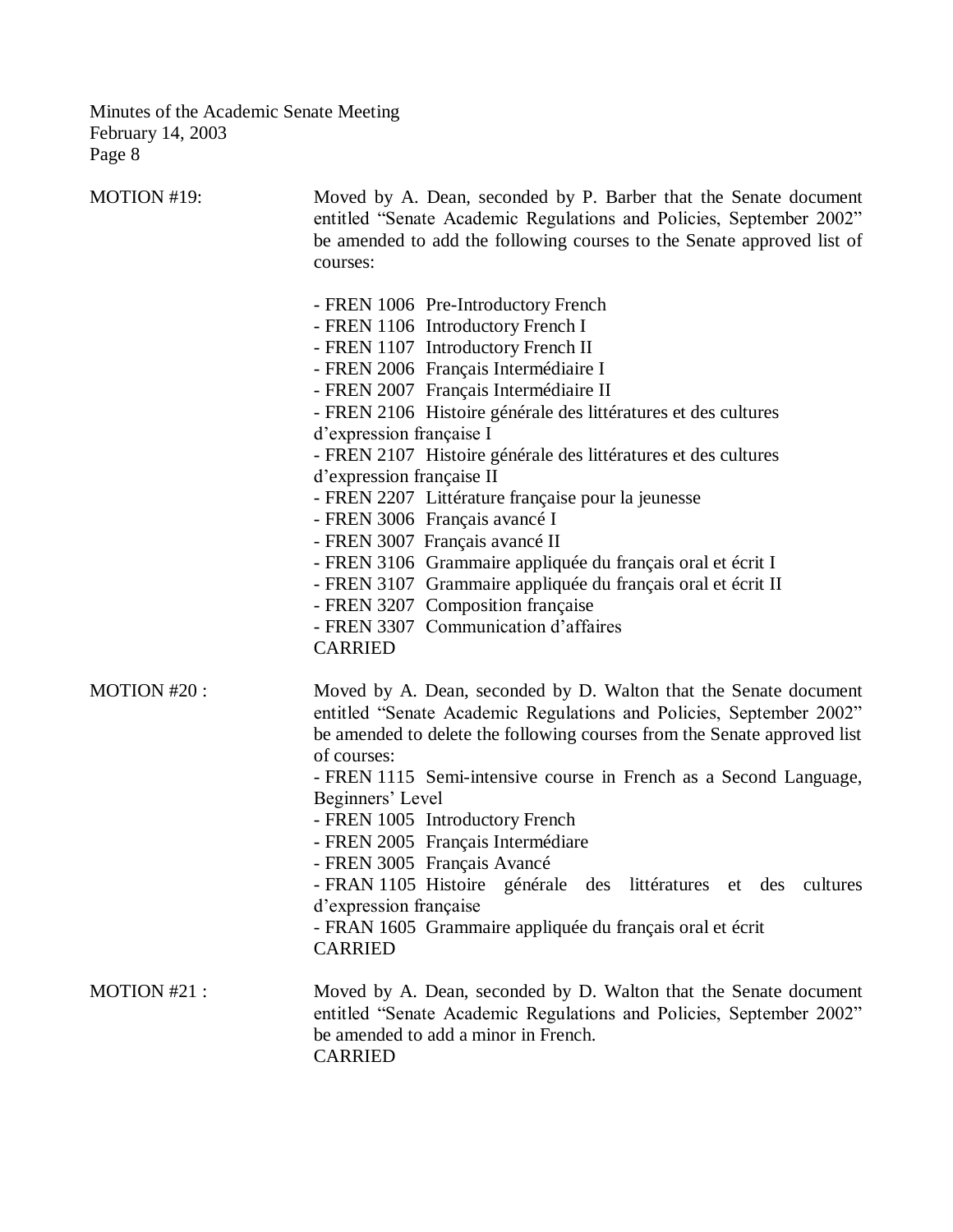| MOTION #22: | Moved by A. Dean, seconded by H. Vail that the Senate document<br>entitled "Senate Academic Regulations and Policies, September 2002"<br>be amended to add the following courses to the Senate approved list of<br>courses:                            |
|-------------|--------------------------------------------------------------------------------------------------------------------------------------------------------------------------------------------------------------------------------------------------------|
|             | - SOCI 3926E Selected Topics in Criminal Justice I<br>- SOCI 3927E Selected Topics in Criminal Justice II<br><b>CARRIED</b>                                                                                                                            |
| MOTION #23: | Moved by A. Dean, seconded by M. Tuncali that the Senate document<br>entitled "Senate Academic Regulations and Policies, September 2002"<br>be amended to remove the following statement within the BA3<br>Administrative Studies degree requirements: |
|             | (c) complete the designated first year introductory level ADMN courses<br>within a minimum grade of 60% after no more than two attempts.<br>(Original Motion $#21$ – Tabled at the 05 December 2002 meeting)<br><b>CARRIED</b>                         |

Academic Planning Committee

| MOTION #24:                         | Moved by R. Forrest, seconded by M. Denike that the Report of the<br>Academic Planning Committee dated December 4, 2002 be received.<br><b>CARRIED</b>                                                                                     |
|-------------------------------------|--------------------------------------------------------------------------------------------------------------------------------------------------------------------------------------------------------------------------------------------|
| MOTION #25:                         | Moved by R. Forrest, seconded by M. Tuncali that Senate approve, for<br>implementation, the Honours BA in Mathematics (single major) and<br>Honours BSc in Mathematics (single major) programs, effective 2003-<br>2004.<br><b>CARRIED</b> |
| <b>Distance Education Committee</b> |                                                                                                                                                                                                                                            |
| MOTION #26:                         | Moved by R. Wideman, seconded by P. Barber that the Report of the<br>Distance Education Committee dated January 10, 2003 be received.<br><b>CARRIED</b>                                                                                    |
| MOTION #27:                         | Moved by R. Wideman, seconded by B. Nettlefold that Senate now                                                                                                                                                                             |

approve ECON 3127E: International Financial Management for distance delivery. CARRIED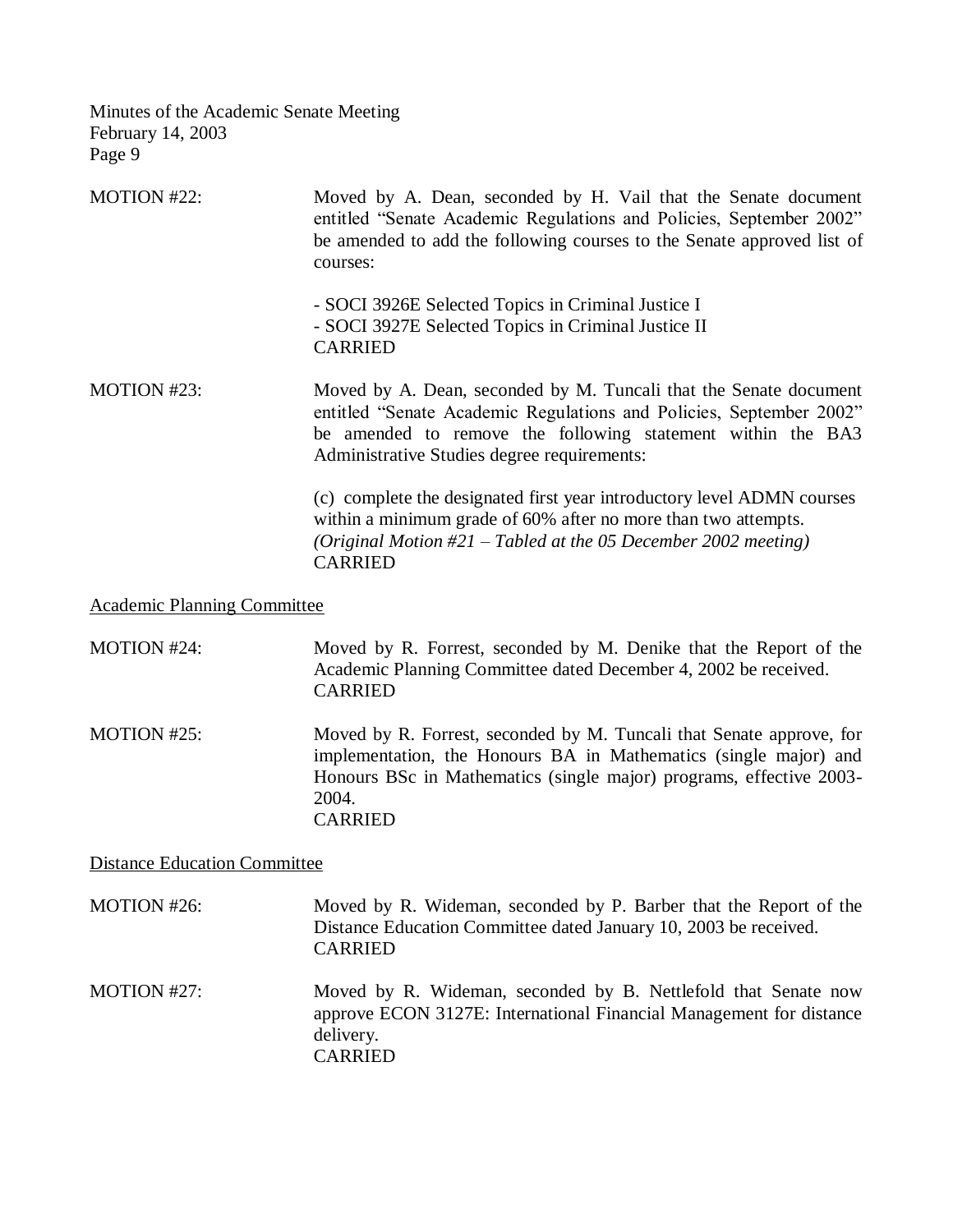Student Affairs Committee

| December 3, 2002 Report: |                                                                                                                                                    |
|--------------------------|----------------------------------------------------------------------------------------------------------------------------------------------------|
| <b>MOTION #28:</b>       | Moved by J. Kovacs, seconded by J. Scott that the Report of the Student<br>Affairs Committee dated December 3, 2002 be received.<br><b>CARRIED</b> |
| January 29, 2003 Report: |                                                                                                                                                    |
| <b>MOTION #29:</b>       | Moved by J. Kovacs, seconded by J. Scott that the Report of the Student<br>Affairs Committee dated January 29, 2003 be received.<br><b>CARRIED</b> |

By-laws and Striking Committee

MOTION #30: Moved by R. Forrest, seconded by M. Denike that the Report of the Bylaws and Striking Committee dated February 4, 2003 be received. CARRIED

Honorary Degrees Committee

| MOTION #31: | Moved by D. Marshall, seconded by K. Topps that Senate move into an<br>in-camera session.<br><b>CARRIED</b>        |
|-------------|--------------------------------------------------------------------------------------------------------------------|
| MOTION #32: | Moved by D. Marshall, seconded by L. Patriquin that Senate move out of<br>the in-camera session.<br><b>CARRIED</b> |

The Chair of the Honorary Degrees Committee urged senators to submit nominations for honorary degree candidates for consideration for Convocation 2004.

Admissions, Promotions and Petitions Committee

- MOTION #33: Moved by D. Lawrence, seconded by C. MacGillivray that the Report of the Admissions, Promotions and Petitions Committee dated January 10, 2003 be received. CARRIED
- MOTION #34: Moved by D. Lawrence, seconded by R. Weeks that the admission requirements which specify the paper-based Test of English as a Foreign Language (TOEFL) be amended to specify that the results of the Test of Written Language (TWE) component be compulsory and the minimum acceptable score on TWE is 5.0 for programs in the Faculty of Arts and Science and 5.5 for the Faculty of Education. CARRIED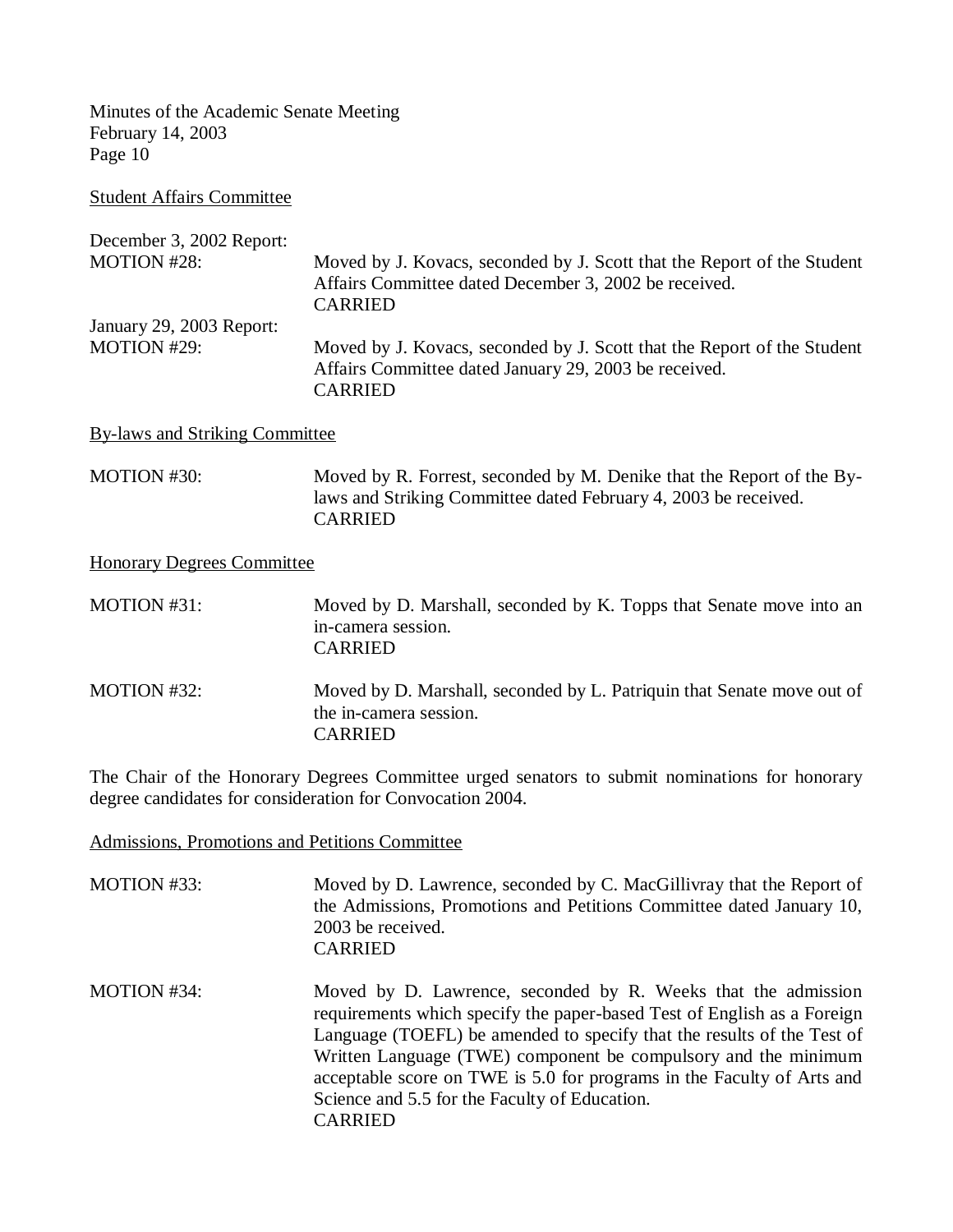### REPORTS OF REPRESENTATIVES ON OTHER BODIES

Senator Topps provided a verbal report summarizing some of the discussions that had occurred at the February Board of Governors meeting. He referred to a presentation regarding the recent applications to Nipissing and our plans to accommodate these students, for example, a new addition to residence (for a total of 770 beds for first-year students) scheduled for completion in August 2003. A supplementary budget will be prepared for next year, once the application numbers are known. Nipissing has submitted an application for SuperBuild monies in the amount of \$3 million to construct additional academic space. Senator Topps announced that Lynn Manitowabi had joined the Board as the new ACE representative. Ads have been placed in both the Nugget and Bracebridge Examiner for the one Board vacancy that will occur next year. The deadline for submitting applications is March 14.

**ELECTIONS** 

| MOTION #35:         | Moved by L. Patriquin, seconded by M. Denike that Senate now elect<br>one faculty senator from Arts and Science (excluding Sociology,<br>Criminal Justice and Social Welfare) to fill the vacancy on the Senate<br>Selection Committee for the tenure track position in Sociology (Social<br>Gerontology/Sociology of Aging).<br><b>CARRIED</b> |
|---------------------|-------------------------------------------------------------------------------------------------------------------------------------------------------------------------------------------------------------------------------------------------------------------------------------------------------------------------------------------------|
|                     | L. Patriquin nominated J. LeClair                                                                                                                                                                                                                                                                                                               |
| MOTION #36:         | Moved by M. Denike, seconded by M. Tuncali that nominations cease.<br><b>CARRIED</b>                                                                                                                                                                                                                                                            |
|                     | Acclaimed: J. LeClair                                                                                                                                                                                                                                                                                                                           |
| <b>NEW BUSINESS</b> |                                                                                                                                                                                                                                                                                                                                                 |
| MOTION #37:         | Moved by D. Marshall, seconded by D. Bolger that Senate consider an<br>election to elect two Senate representatives to serve on the Selection<br>Committee for the position of Executive Director of University<br>Advancement.<br><b>CARRIED</b>                                                                                               |
| MOTION #38:         | Moved by D. Marshall, seconded by M. Denike that Senate elect one<br>member from the Faculty of Arts and Science and one member from the<br>Faculty of Education to serve as Senate representatives on the Selection<br>Committee for the position of Executive Director of University<br>Advancement.<br><b>CARRIED</b>                        |
|                     | P. Barber nominated R. Weeks<br>D. Marshall nominated M. Denike                                                                                                                                                                                                                                                                                 |